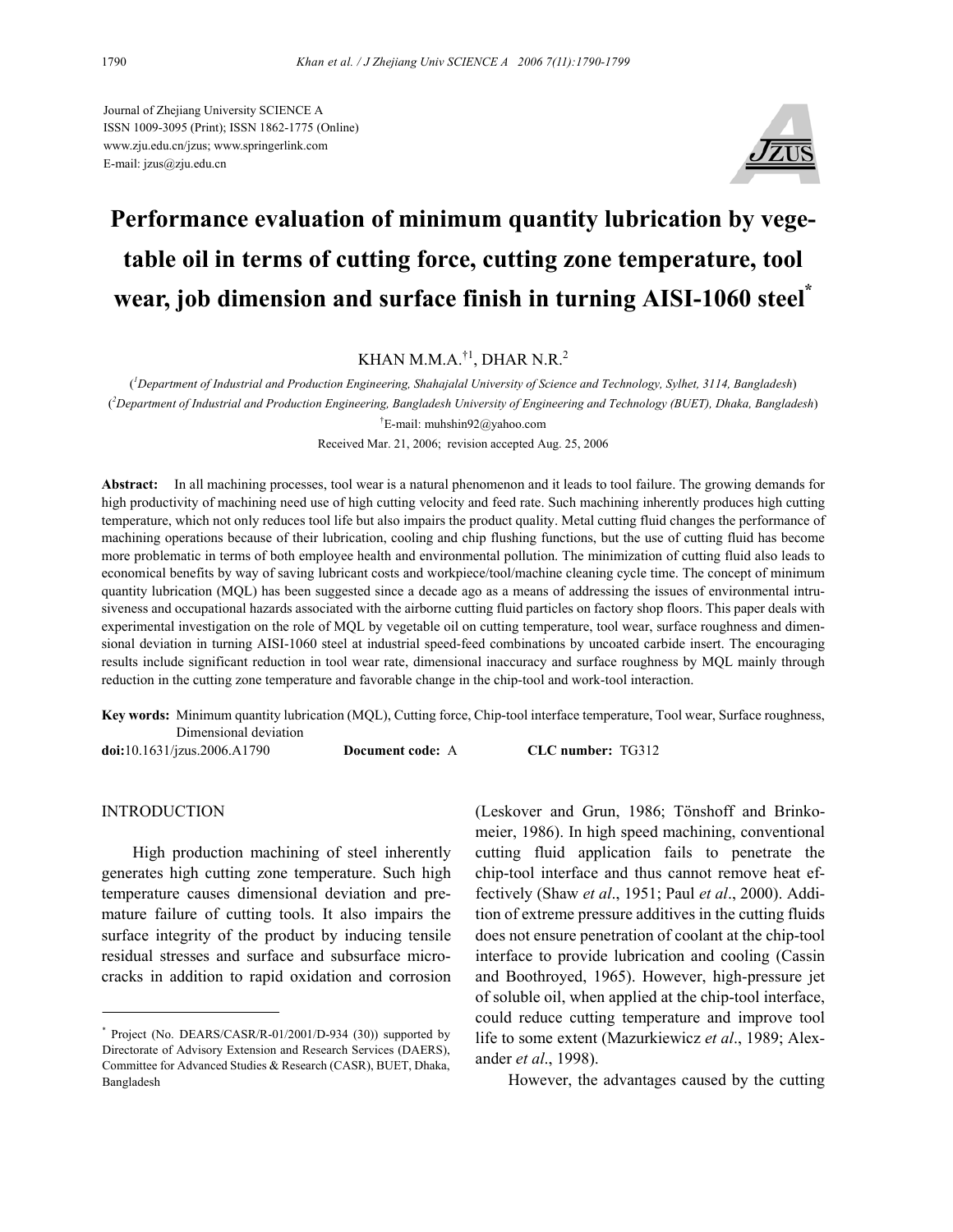fluids have been questioned lately, due to the several negative effects they cause. When inappropriately handled, cutting fluids may damage soil and water resources, causing serious loss to the environment. Therefore, the handling and disposal of cutting fluids must obey rigid rules of environmental protection. On the shop floor, the operators may be affected by the bad effects of cutting fluids, such as by skin and breathing problems (Sokovic and Mijanovic, 2001).

For the companies, the costs related to cutting fluids represent a large amount of the total machining costs. Several researchers (Klocke and Eisenblätter, 1997b; Byrne and Scholta, 1993) state that the costs related to cutting fluids are frequently higher than those related to cutting tools. Consequently, eliminating use of cutting fluids, if possible, can be a significant economic incentive. Considering the high cost associated with the use of cutting fluids and projected escalating costs when the stricter environmental laws are enforced, the choice seems obvious. Enormous efforts to reduce or eliminate the use of lubricant in metal cutting are, therefore, being made from the viewpoint of cost, ecological and human health issues (Aronson, 1995; Heisel *et al*., 1994; Honma *et al*., 1996; Klocke and Eisenblätter, 1997a). Dry machining technologies and minimum quantity lubrication (MQL) which uses a fine spray of cooling medium are, therefore, being pursued as alternatives for conventional coolants. However, dry machining and MQL will only be acceptable on condition that the main tasks of coolants in machining processes can be successfully replaced.

Dry machining is now of great interest and actually, they meet with success in the field of environmentally friendly manufacturing (Klocke and Eisenblätter, 1997b; Aronson, 1995). In reality, however, they are sometimes less effective when higher machining efficiency, better surface finish quality and severer cutting conditions are required. For these situations, semi-dry operations utilizing very small amounts of cutting lubricants are expected to become a powerful tool and, in fact, they already play a significant role in a number of practical applications (Klocke and Eisenblätter, 1999; Heisel *et al*., 1994; Wakabayashi *et al*., 1998; Sutherland, 2000; Suda, 2001). MQL refers to the use of cutting fluids of only a minute amount—typically of a flow rate of 50 to 500 ml/h. The concept of MQL, sometimes referred to as near dry lubrication (Klocke and Eisenblätter, 1997b) or micro-lubrication (MaClure *et al*., 2001), has been suggested since a decade ago as a means of addressing the issues of environmental intrusiveness and occupational hazards associated with the airborne cutting fluid particles on factory shop floors. The minimization of cutting fluid also leads to economical benefits by way of saving lubricant costs and workpiece/tool/machine cleaning cycle time. However, there has been little investigation of the cutting fluids to be used in MQL machining. Fluids not applied for MQL (Stäbler *et al*., 2003; Sefrin, 1999; Hörner, 1997) are water mixed cooling lubricants and their concentrates, lubricants with organic chlorine or zinc containing additives, lubricants that have to be marked according to the Decree on Hazardous Materials and products basing on mineral base oils in the cooling lubricant>3×10<sup>−</sup><sup>6</sup> benzpyrene. From viewpoints of performance, cost, health, safety and environment, vegetable oils are, therefore, considered as viable alternative to petroleum-based metalworking cutting fluids (Skerlos and Hayes, 2003; Krahenbuhl, 2005) because:

(1) Molecules, being long, heavy, and dipolar in nature, create a dense homogeneous and strong lubricating film that gives the vegetable oil a greater capacity to absorb pressure.

(2) The lubricating film layer provided by vegetable oils, being intrinsically strong and lubricious, improves workpiece quality and overall process productivity reducing friction and heat generation.

(3) A higher flash point yields opportunities for increased rates of metal removal as a result of reduced smoke formation and fire hazard.

(4) The higher boiling point and greater molecular weight of vegetable oil result in considerably less loss from vaporization and misting.

(5) Vegetable oils are nontoxic to the environment and biologically inert and do not produce significant organic disease and toxic effect.

(6) No sign and symptom of acute and chronic exposure to vegetable oil mist have been reported in human (ACGIH, 2001).

Significant progress has been made in dry and semidry machining recently, and MQL machining in particular has been accepted as a successful semidry application because of its environmentally friendly characteristics. Some good results have been obtained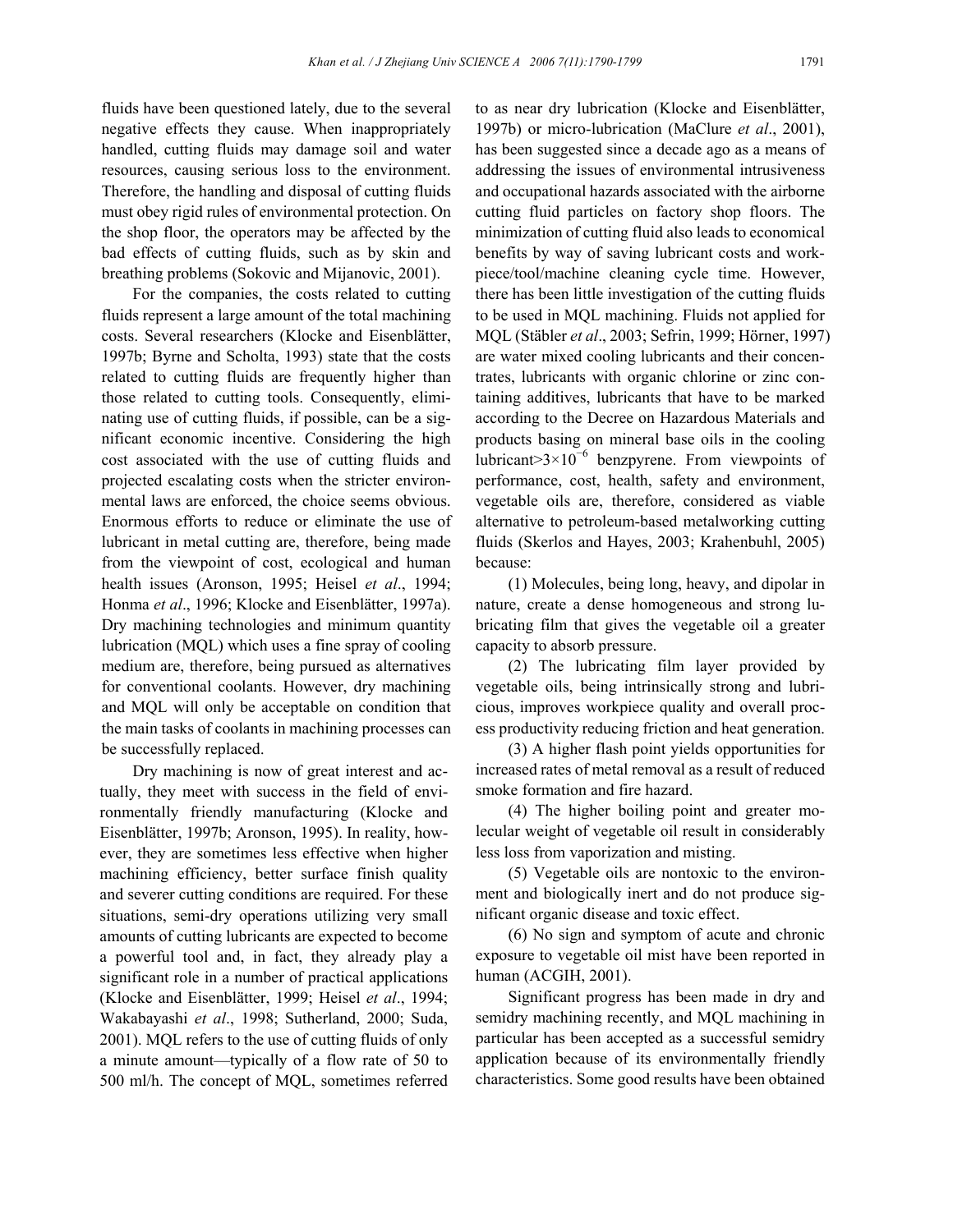with this technique (Dhar and Islam, 2005; Dhar *et al*., 2006; Coelho *et al*., 1995; Tönshoff and Spintig, 1994; Ferraresi, 1974). Lugscheider *et al*.(1997) used this technique in the reaming process of gray cast iron (GG25) and aluminum alloy (AlSI12) with coated carbide tools and concluded that it caused a reduction of tool wear when compared to the completely dry process and, consequently, an improvement in the surface quality of the holes. The drilling of aluminum-silicon alloys is a process where dry cutting is impossible (Derflinger *et al*., 1999), due to the high ductility of the workpiece material. Without cooling and lubrication, the chip sticks to the tool and breaks it in a very short time during cutting. Machado and Wallbank (1997) conducted experiments on turning medium carbon steel (AISI1040) using a Venturi to mix compressed air (the air pressure was of 2.3 bar) with small quantities of a liquid lubricant, water or soluble oil (the mean flow rate was between 3 and 5 ml/min). The mixture was directed onto the rake face of a carbide tool against the chip flow direction. The application of a mixture of air and soluble oil was able to reduce the consumption of cutting fluid, but it promoted a mist in the environment with problems of odors, bacteria and fungi growth of the overhead flooding system. For this reason, the mixture of air and water was preferred. However, even if the obtained results were encouraging, the system needed yet some development to achieve the required effects in terms of cutting forces, temperatures, tool life and surface finish.

Varadarajan *et al*.(2002) developed alternative test equipment for injecting the fluid and used it with success in hard turning for which a large supply of cutting fluid is the normal practice. The test equipment consisted of a fuel pump generally used for diesel fuel injection in truck engines coupled to a variable electric drive. A high-speed electrical mixing chamber facilitated thorough emulsification. The test equipment permitted the independent variation of the injection pressure, the frequency of injection and the rate of injection. The investigations conducted by the authors revealed that a coolant-rich (60%) lubricant fluid with minimal additives was the ideal formulation. During hard turning of an AISI 4340 hardened steel of 46HRC (460 HV), the optimum levels for the fluid delivery parameters were: a rate of 2 ml/min, a pressure of 20 MPa and a high pulsing rate of 600

pulses/min. In comparison, for the same cutting conditions, with dry cutting and wet cutting, the minimum quantity of cutting fluid method has led to lower cutting forces and temperatures, better surface finish, longer tool life. In addition, it was observed that tightly coiled chips were formed during wet turning and during minimal application, while long snarled chips were prevalent during dry turning. It must be noted that during minimal application, the rate of fluid was only 0.05% of that used during wet turning. The major part of the fluid used during minimal quantity application was evaporated; the remnant was carried out by work and chips and was too low in volume to cause contamination of the environment.

Klocke and Eisenblätter (1997a) dealt with drilling tests using minimum cooling lubrication systems, which are based on atomizing the lubricant directly to the cutting zone. Small quantities of lubricant, in order of 10~50 ml/h, were mixed with compressed air for external feeding via a nozzle or for internal feeding via spindle and tool. Internal feed systems with their ability to deliver the mixture very close to the drill-workpiece contact point may achieve very good results in terms of surface finish and tool life.

Lahres *et al*.(1999) presented dry machining of synchronizing cones for automotive application. The work material was austenitic 22Mn6 steel. In the first step of their study, dry machining was compared to machining with coolant and with minimal lubricant system. The used minimal lubricant system worked with special oil, which had food-grade quality. The air volume flow was about 50 L/min and the air volume oil was about 20 ml/h; hence, the produced chips were dry after leaving the contact zone of the cutting process. At this oil volume flow, a single chip can carry a maximum of 1 ml. Therefore, the chips could be considered as being almost dry and passed for metallic recycling without further treatment. The results exhibited an advantage for the minimal lubricant technique and for the dry machining. Wakabayashi *et al*.(1998), by model experiments, suggested that ester supplied onto a rake face of a tool decomposes to carboxylic acid and alcohol and that its carboxylic acid forms a chemisorbed film with lubricity. In actual conditions with high machining load, however, existence of this kind of boundary film is uncertain (Itoigawa *et al*., 2005).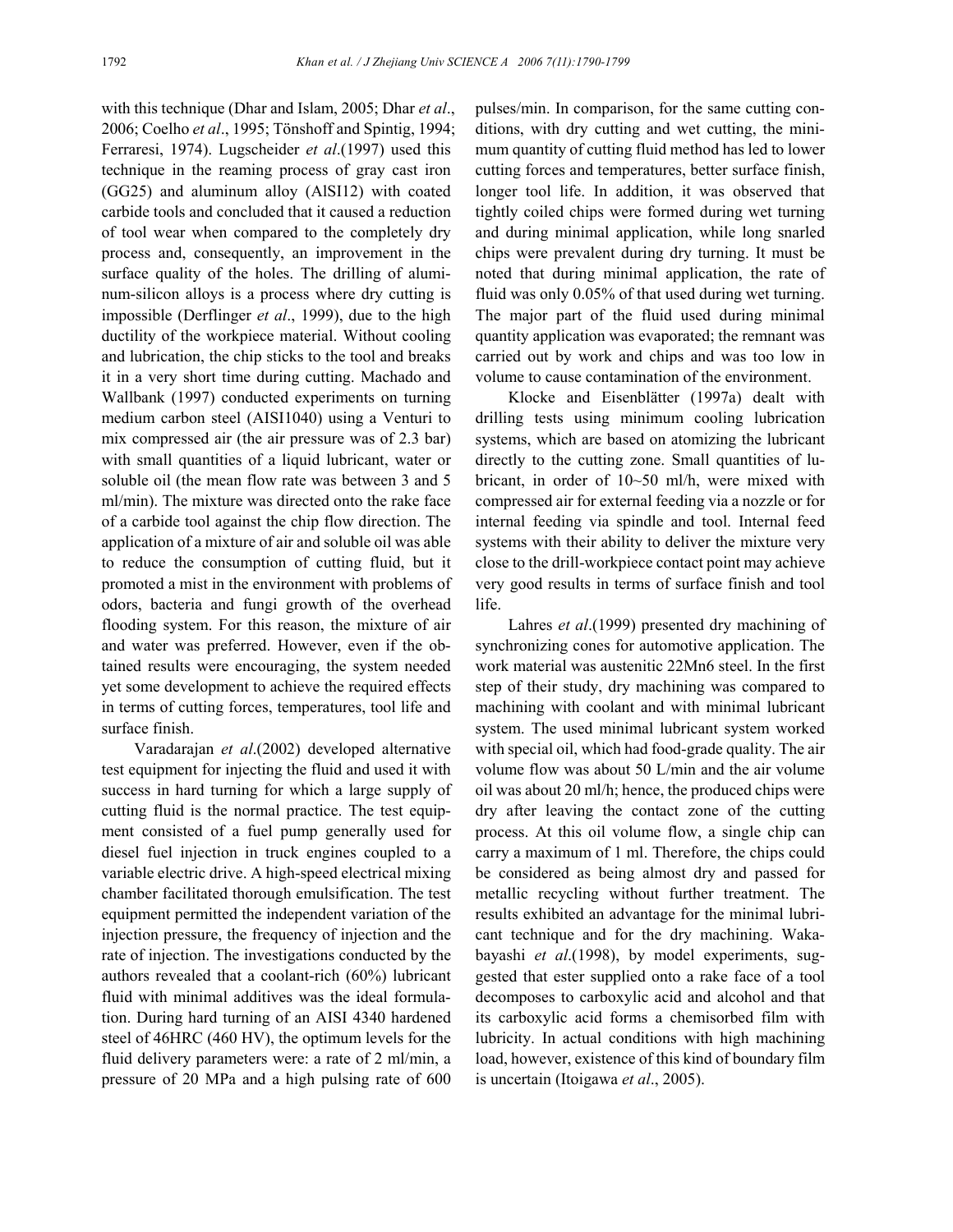Review of the literature suggests that the concept of MQL presents itself as a possible solution for machining in achieving slow tool wears while maintaining cutting forces/power at reasonable levels, provided that the MQL parameters can be strategically tuned. The main objective of the present work is to experimentally investigate the roles of MQL by vegetable oil-based cutting fluid on chip tool interface temperature, cutting force, tool wear and surface roughness in turning alloy steel (AISI 1060 steel) by the industrially used uncoated carbide tool (SNMM 120408 TTS) at different cutting velocities and feeds combinations as compared to dry machining.

## EXPERIMENTAL INVESTIGATIONS

Experiments were carried out by plain turning a 125 mm diameter and 760 mm long rod of AISI-1060 steel in a powerful and rigid lathe (Lehman Machine Company, USA, 15 hp) at different cutting velocities  $(V_c)$  and feed rates  $(S_o)$  under dry and MQL by vegetable oil conditions to study the role of MQL on the machinability characteristics of that work material mainly in the aspect of cutting temperature, cutting forces, tool wear, surface roughness and dimensional deviation. The experimental conditions are given in Table 1. The ranges of the cutting velocity  $(V_c)$  and feed rate  $(S_0)$  were selected based on the tool manufacturer's recommendation and industrial practices. Depth of cut, being less significant parameter, was kept fixed.

The MQL needs to be supplied at high pressure and impinged at high speed through the nozzle at the cutting zone. Considering the conditions required for the present research work and uninterrupted supply of MQL at constant pressure over a reasonably long cut, an MQL delivery system was designed, fabricated and used. The thin but high velocity stream of MQL was projected along the cutting edge of the insert, as indicated in a frame within Fig.1, so that the coolant reaches as close to the chip-tool and the work-tool interfaces as possible. The photographic view of the experimental set-up is shown in Fig.1. The MQL jet was used mainly to target the rake and flank surface and to protect the auxiliary flank to enable better dimensional accuracy.

MQL by vegetable oil is expected to provide

| Conditions                     | Descriptions                                                                                                       |  |  |
|--------------------------------|--------------------------------------------------------------------------------------------------------------------|--|--|
| Machine tool                   | Lathe machine, 15 hp                                                                                               |  |  |
| Work specimens                 |                                                                                                                    |  |  |
| Material                       | AISI 1060 steel<br>$(0.58\% C, 0.85\% Mn)$                                                                         |  |  |
| Hardness (BHN)                 | 245                                                                                                                |  |  |
| Size                           | $\varnothing$ 125 mm×760 mm                                                                                        |  |  |
| Cutting insert                 | Uncoated carbide, TTS,<br><b>SNMM 120408</b>                                                                       |  |  |
| Tool holder                    | <b>PSBNR 2525M12</b>                                                                                               |  |  |
| Working tool geometry          |                                                                                                                    |  |  |
| Inclination angle              | $-6^{\circ}$                                                                                                       |  |  |
| Orthogonal rake angle          | $-6^{\circ}$                                                                                                       |  |  |
| Orthogonal clearance angle     | $6^{\circ}$                                                                                                        |  |  |
| Auxiliary cutting edge angle   | $15^{\circ}$                                                                                                       |  |  |
| Principal cutting edge angle   | $75^{\circ}$                                                                                                       |  |  |
| Nose radius                    | $0.8 \text{ mm}$                                                                                                   |  |  |
| Process parameters             |                                                                                                                    |  |  |
| Cutting velocity $V_c$ (m/min) | 72, 94, 139 and 164                                                                                                |  |  |
| Feed rate $S_0$ (mm/rev)       | $0.10, 0.13, 0.16$ and $0.20$                                                                                      |  |  |
| Depth of cut $t$ (mm)          | 1.5                                                                                                                |  |  |
| Cutting fluid                  | Food-grade vegetable oil;<br>Viscosity: 84 cP at 20 °C;<br>$\rm ^{\circ}C$<br>point:<br>Flash<br>340<br>(open cup) |  |  |
| MQL supply                     | Air: 7 bar; Flow rate: 60<br>ml/h (through external<br>nozzle)                                                     |  |  |
| Environment                    | Dry and MQL                                                                                                        |  |  |

hp: horse power, the unit of power; cP: centi-Poise, the unit of viscosity

some favorable effects mainly through reduction in cutting temperature. The simple but reliable tool-work thermocouple technique (Dhar and Islam, 2005) was employed to measure the average cutting temperature during turning at different  $V_c$ - $S_o$  combinations by the uncoated carbide insert under dry and MQL conditions.

The effectiveness, efficiency and overall economy of machining any work material by given tool depend largely only on the machinability characteristics of the tool-work material under the recommended condition. Machinability is usually judged by (1) cutting temperature which affects product quality and cutting tool performance, (2) pattern and mode of chip formation, (3) magnitude of the cutting forces which affects power requirement, dimensional accuracy and vibration, (4) surface finish and (5) tool wear and tool life. In the present work, cutting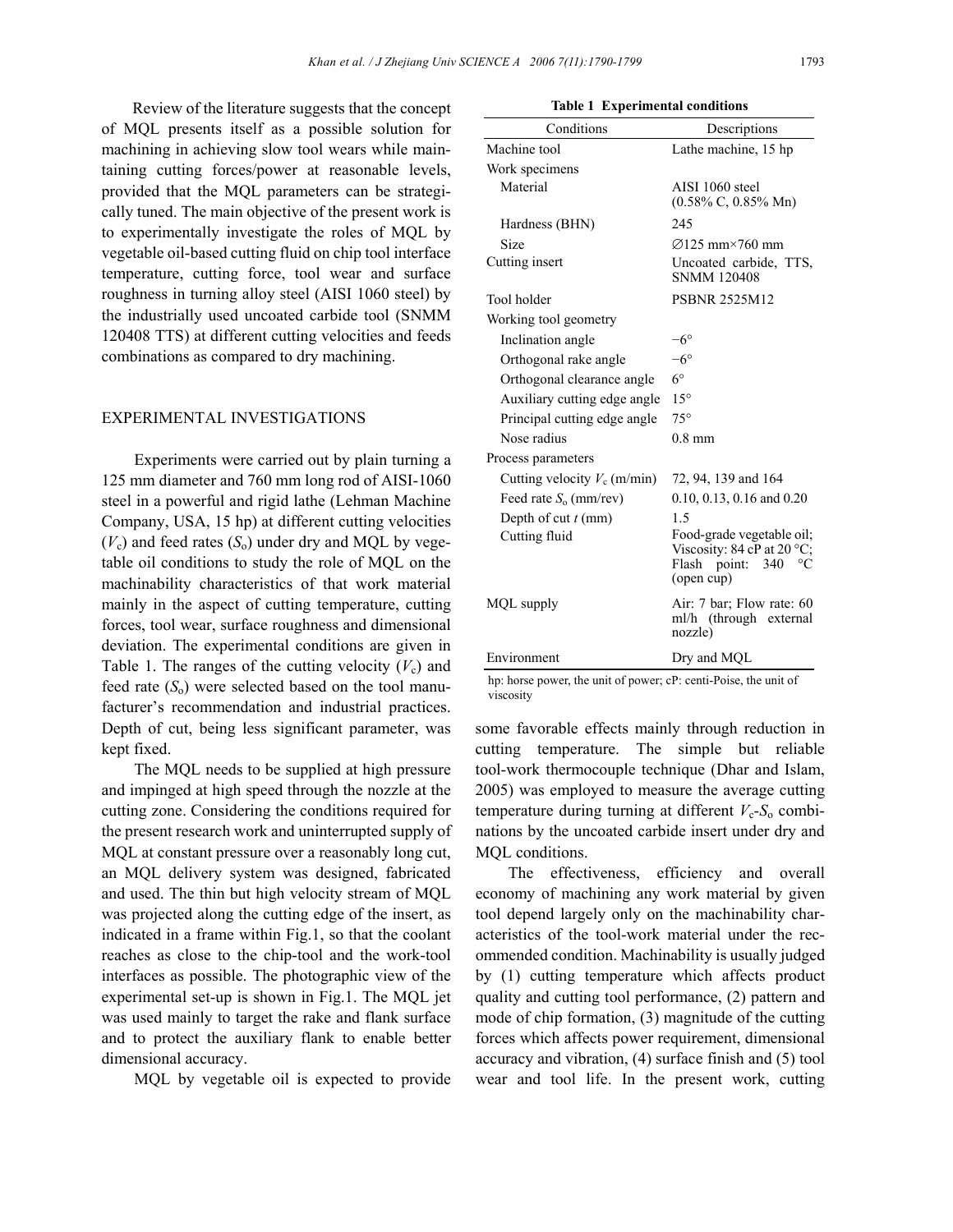

**Fig.1 Photographic view of the experimental set-up** 

temperature, tool wear, surface roughness and product accuracy are considered for studying the role of MQL.

The cutting insert was withdrawn at regular intervals to study the pattern and extent of wear on main and auxiliary flanks for all the trials. The average width of the principal flank wear,  $V<sub>B</sub>$  and auxiliary flank wear,  $V<sub>S</sub>$  were measured using metallurgical microscope (Carl Zesis, 351396, Germany) fitted with micrometer of least count 1 µm. The surface roughness of the machined surface after each cut was measured by a Talysurf (Surtronic 3+ Roughness Checker, Taylor Hobson, UK) using a sampling length of 0.8 mm. The deviations in the job diameter before and after cuts were measured by a precision dial gauge, which was travelled parallel to the axis of the job. At the end of full cut, the cutting inserts were inspected under scanning electron microscope (Hitachi, S-2600N SEM, Japan). The tangential or main component,  $P_z$  and the axial or feed component,  $P_x$ were monitored by a 3D dynamometer (KISTLER, 3D-Dynamometer).

## EXPERIMENTAL RESULTS AND DISCUSSION

During machining of ductile materials, heat is generated at: (1) the primary deformation zone due to shear and plastic deformation, (2) the chip-tool interface due to secondary deformation and sliding, and (3) the work-tool interfaces due to rubbing. All such heat sources produce maximum temperature at the chip-tool interface, which substantially influences the chip formation mode, cutting forces and tool life. Therefore, attempts were made to reduce this detrimental cutting temperature. Conventional cutting fluid application may, to some extent, cool the tool and the job in bulk but cannot be expected to cool and lubricate effectively at the chip-tool interface where the temperature is maximum. This is mainly because the flowing chips make mainly in bulk contact with the tool rake surface and may be followed by elastic contact just before leaving the contact with the tool. Bulk contact does not allow the cutting fluid to penetrate into the interface. Elastic contact allows slight penetration of the cutting fluid only over a small region by capillary action. The cutting fluid action becomes more and more ineffective at the interface with the increase in  $V_c$  when the chip-tool contact becomes almost fully plastic or bulk.

However, it was observed that MQL by vegetable oil jet in its present way of application enabled reduction of the average cutting temperature by about 5% to 12% depending upon the levels of the process parameters,  $V_c$  and  $S_o$ . Even such apparently small reduction in the cutting temperature is expected to have some favourable influence on other machinability indices.

The cutting temperature generally increases with the increase in  $V_c$  and  $S_o$ , though in different degree, due to increased energy input and it could be expected that MQL by vegetable oil would be more effective at higher values of  $V_c$  and  $S_o$ . But actually it was otherwise as shown in Table 2.

The percentage reduction in the average cutting temperature gradually decreases with the increase in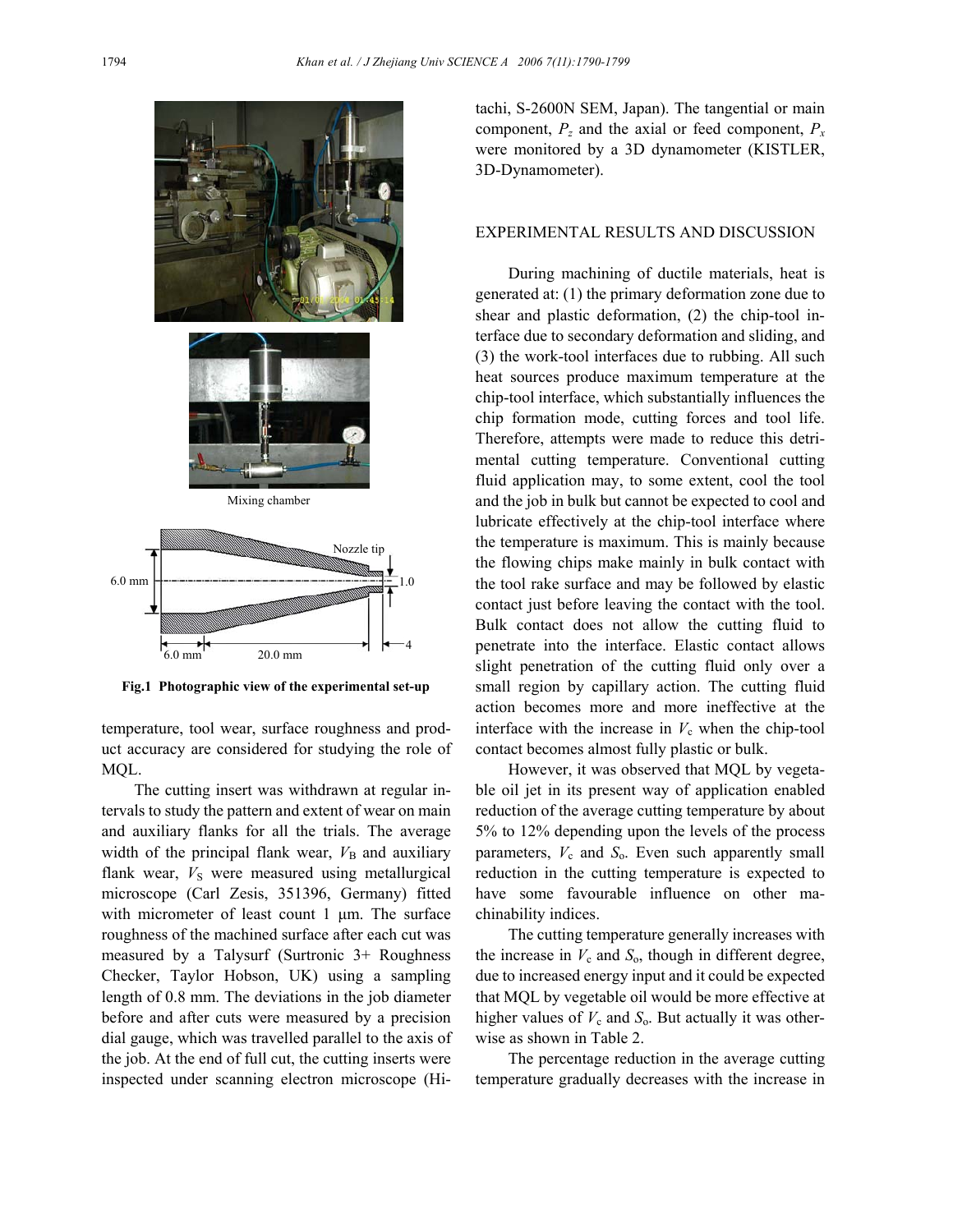| Feed rate $S_0$ | Cutting velocity<br>$V_c$ (m/min) | Percentage reduction |       |                       |
|-----------------|-----------------------------------|----------------------|-------|-----------------------|
| $(mm$ /rev)     |                                   | $P_{x}$              | $P_z$ | $\theta_{\text{avg}}$ |
| 0.10            | 72                                | 3.22                 | 3.77  | 7.10                  |
|                 | 94                                | 3.40                 | 2.41  | 8.57                  |
|                 | 139                               | 5.36                 | 4.07  | 8.08                  |
|                 | 164                               | 3.27                 | 2.12  | 5.96                  |
| 0.13            | 72                                | 8.82                 | 3.95  | 7.48                  |
|                 | 94                                | 8.73                 | 6.56  | 6.66                  |
|                 | 139                               | 5.49                 | 5.03  | 7.80                  |
|                 | 164                               | 4.13                 | 4.15  | 8.86                  |
| 0.16            | 72                                | 6.49                 | 4.44  | 9.33                  |
|                 | 94                                | 6.40                 | 6.76  | 11.11                 |
|                 | 139                               | 7.43                 | 9.12  | 13.37                 |
|                 | 164                               | 3.03                 | 4.72  | 12.07                 |
| 0.20            | 72                                | 7.66                 | 7.05  | 8.97                  |
|                 | 94                                | 6.80                 | 5.79  | 10.06                 |
|                 | 139                               | 7.07                 | 5.08  | 10.97                 |
|                 | 164                               | 5.26                 | 1.49  | 11.76                 |

Table 2 Reduction in forces and  $\theta_{\text{avg}}$  due to MQL by **vegetable oil** 

 $V_c$  more or less for all the values of  $S_o$  when the steel rod was machined under MQL condition. It seems the increased bulk contact of the chips with the tool with the increase in  $V_c$  did not allow significant entry of even the MQL jet in case of the SNMM insert whose cutting edge geometry allowed intimate contact of the chip over the chip-tool contact length. Only possible reduction in the chip-tool contact length by the MQL jet, particularly that which comes along the auxiliary cutting edge, could reduce the temperature to some extent particularly when the chip velocity was high due to higher  $V_c$ .

The effectiveness of the MQL by vegetable oil was supposed to decrease with the increase in  $S_0$  also for more intimate chip-tool contact as shown in Table 2. With the increase in  $S_0$ , the chip-tool contact length generally increases but the close curvature of the grooves parallel and close to the cutting edges of the insert reduces the chip-tool contact length and thus possibly helped in reducing the chip-tool interface temperature further.

The cutting tools in conventional machining, particularly in continuous chip formation processes like turning, generally fail by gradual wear by abrasion, adhesion, diffusion, chemical erosion, galvanic action, etc. depending upon the tool-work materials and machining condition. Tool wear initially starts with a relatively faster rate due to what is called break-in wear caused by attrition and microchipping at the sharp cutting edges.

Cutting tools may also often fail prematurely, randomly and catastrophically by mechanical breakage and plastic deformation under adverse machining conditions caused by intensive pressure and temperature and/or dynamic loading at the tool tips particularly if the tool material lacks strength, hot-hardness and fracture toughness. However, in the present investigations with the tool and work material and the existing machining conditions, the tool failure mode is mostly gradual wear. The geometrical pattern of tool wear that is generally observed in turning by carbide insert is schematically shown in Fig.2. Among the aforesaid wears, the principal flank wear  $(V<sub>B</sub>)$  is the most important because it raises the cutting forces and the related problems. The life of carbide tool, which mostly fail by wearing, is assessed by the actual machining time after which the average value  $(V<sub>B</sub>)$  of its principal flank wear reaches a limiting value, like 0.3 mm. Therefore, attempts should be made to reduce the rate of growth of flank wear  $(V_B)$ in all possible ways without sacrifice in MRR.



**Fig.2 Geometry of wear of turning tool**   $K_{\rm B}$ : average crater wear;  $K_{\rm M}$ : maximum crater wear;  $K_{\rm T}$ depth of crater wear;  $V_M$ : maximum principle flank wear;  $V_N$ : notch wear at principle flank;  $V_{SM}$ : maximum auxiliary flank wear

Fig.3a shows the growths in average flank wear,  $V_{\text{B}}$ , on the main cutting edge under dry and MQL by vegetable oil conditions. The gradual growth of  $V_{\text{B}}$ , the predominant parameter to ascertain expiry of tool life, observed under all the environments indicates steady machining without any premature tool failure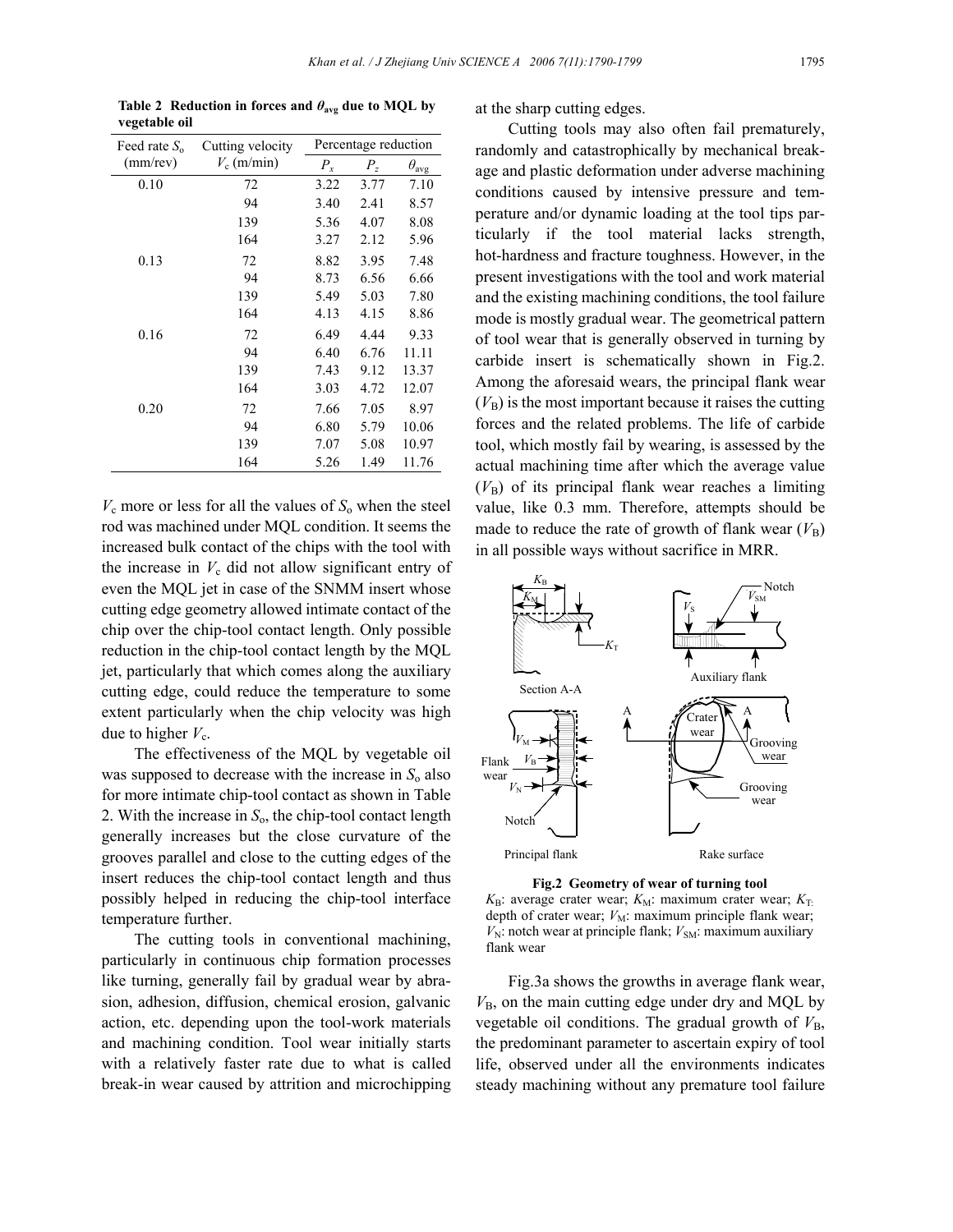by chipping, fracturing, etc. establishing proper choice of domain of process parameters. Fig.3a also clearly shows that flank wear  $V_{\text{B}}$ , particularly its rate of growth decreased by MQL by vegetable oil. The cause behind reduction in  $V<sub>B</sub>$  observed may reasonably be attributed to reduction in the flank temperature by MQL, which helped in reducing abrasion wear by retaining tool hardness and also adhesion and diffusion types of wear which are highly sensitive to temperature. Because of such reduction in rate of growth of flank wear the tool life would be much higher if MQL is properly applied.

Another important tool wear criteria is average auxiliary flank wear,  $V<sub>S</sub>$ , which governs the surface finish on the job as well as dimensional accuracy. Irregular and higher auxiliary flank wear leads to poor surface finish and dimensional inaccuracy (Lugscheider *et al*., 1997). The growths of average auxiliary flank wear  $V<sub>S</sub>$  with time of machining of the steel under dry and MQL by vegetable oil conditions are shown in Fig.3b. The nature of growth of  $V<sub>S</sub>$ matches with that of  $V<sub>B</sub>$  expectedly. The application of MQL by vegetable oil reduces  $V<sub>S</sub>$ , which is expected to provide better surface finish and dimensional accuracy.

The SEM views of the worn out insert after being used for about 45 min of machining under dry and MQL by vegetable oil conditions are shown in Fig.4. Under all the environments, abrasive scratch marks appeared in the flanks. Examination of the craters revealed deep scratches left by the backside of the chip on the rake surface of the tool. There were also been some indications of adhesive wear in the insert. Some plastic deformation and micro chipping were found to occur under dry machining. Severe groove wear and notch wear at the flank surfaces were found in the insert under dry condition. The notch wear on the main cutting edge develops mainly because of



**Fig.3** Growth of average principal flank wear  $V_B$  (a) and average auxiliary flank wear  $V_S$  (b) with machining **time under dry and MQL by vegetable oil conditions** 



**Fig.4 SEM Views of the worn out insert after machining 45 min under dry (a) and MQL by vegetable oil (b) conditions**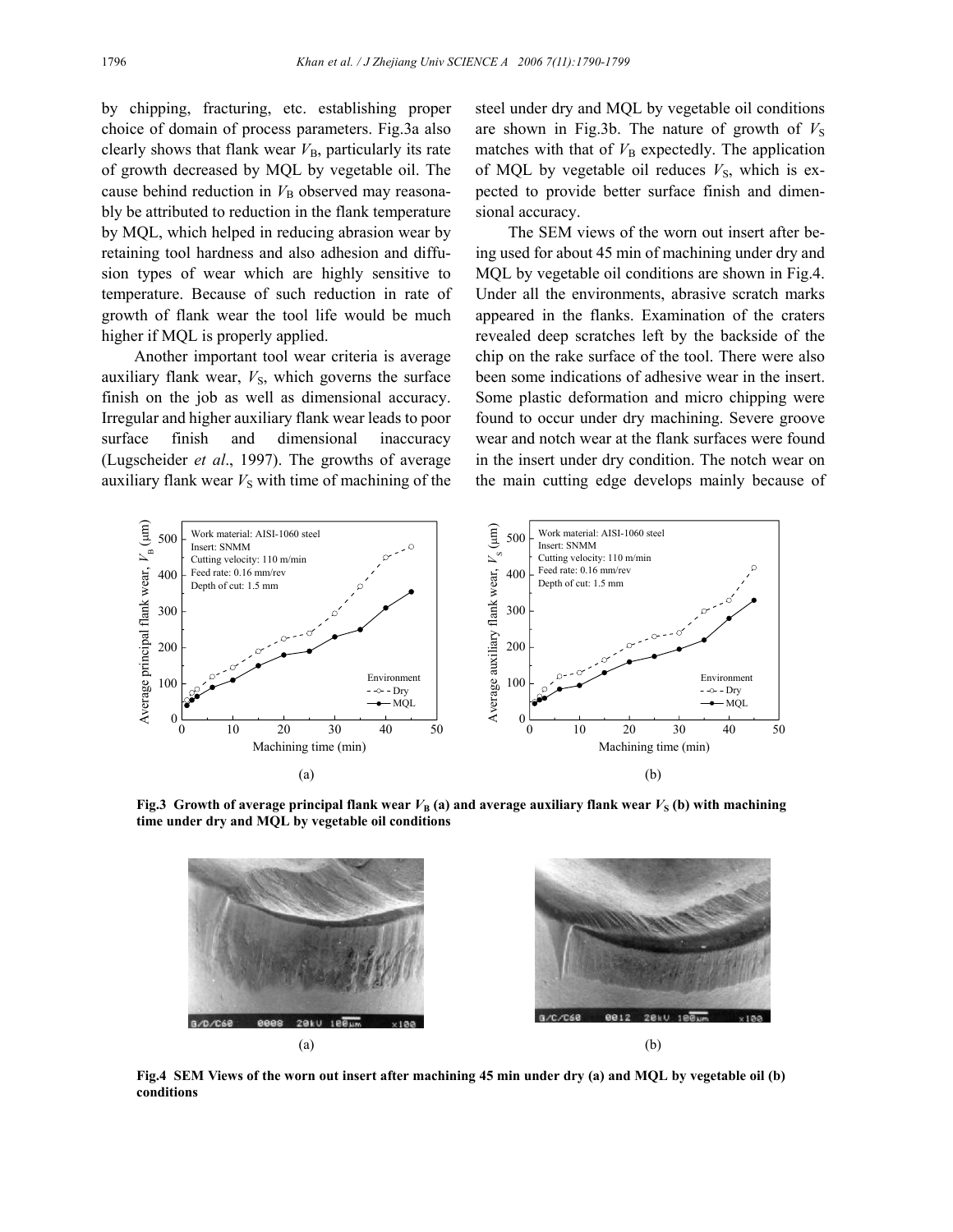oxidation and chemical wear where the thermo-mechanical stress gradient was also very high. The notch wear on the auxiliary cutting edge develops mainly because of its interaction with the uncut ridges of the work surface with the mechanism of this wear being abrasive. Effective temperature control by MQL by vegetable oil almost reduced the growth of the notch and groove wear on the main cutting edge. It has also enabled the reduction in the auxiliary notch wear. Furthermore, Fig.4 clearly shows reduced average flank wear, average auxiliary flank wear and crater wear under MQL by vegetable oil condition.

Surface finish is also an important index of machinability or grindability because performance and service life of the machined/ground component are often affected by its surface finish, nature and extent of residual stresses and presence of surface or subsurface microcracks, if any, particularly when that component is to be used under dynamic loading or in conjunction with some other mating part(s). Generally, good surface finish, if essential, is achieved by finishing processes like grinding but sometimes it is left to machining. Even if it is to be finally finished by grinding, machining prior to that needs to be done with surface roughness as low as possible to facilitate and economize the grinding operation and reduce initial surface defects as far as possible.

The major causes behind development of surface roughness in continuous machining processes like turning, particularly of ductile metals are: (1) regular feed marks left by the tool tip on the finished surface, (2) irregular deformation of the auxiliary cutting edge at the tool-tip due to chipping, fracturing and wear, (3) vibration in the machining system and (4) built-up edge formation, if any.

Fig.5 shows the variation in surface roughness with machining time under dry and MQL by vegetable oil conditions. As MQL reduced average auxiliary flank wear and notch wear on auxiliary cutting edge, surface roughness also grew very slowly under MQL by vegetable oil conditions. It appears from Fig.5 that surface roughness grows quite fast under dry machining due to more intensive temperature and stresses at the tool-tips, MQL by vegetable oil appeared to be effective in reducing surface roughness. However, it is evident that MQL by vegetable oil improves surface finish depending upon the work-tool materials and mainly through controlling the deterioration of the auxiliary cutting edge by abrasion, chipping and built-up edge formation.



**Fig.5 Surface roughness with progress of machining under dry and MQL by vegetable oil conditions** 

Fig.6 shows the effect of MQL by vegetable oil on the dimensional accuracy of the turned job. MQL provided better dimensional accuracy with respect to controlling the increase in diameter of the finished job with machining time. The finished job diameter generally deviates from its desired value with the progress of machining, i.e. along the job-length mainly due to change in the effective depth of cut for several reasons which include wear of the tool nose, over all compliance of the machine-fixture-tool-work system and thermal expansion of the job during machining followed by cooling. Therefore, if the machine-fixture-tool-work system was rigid, variation in diameter would be governed mainly by the heat and



**Fig.6 Dimensional deviation observed after one full pass turning of the bar under dry and MQL by vegetable oil conditions**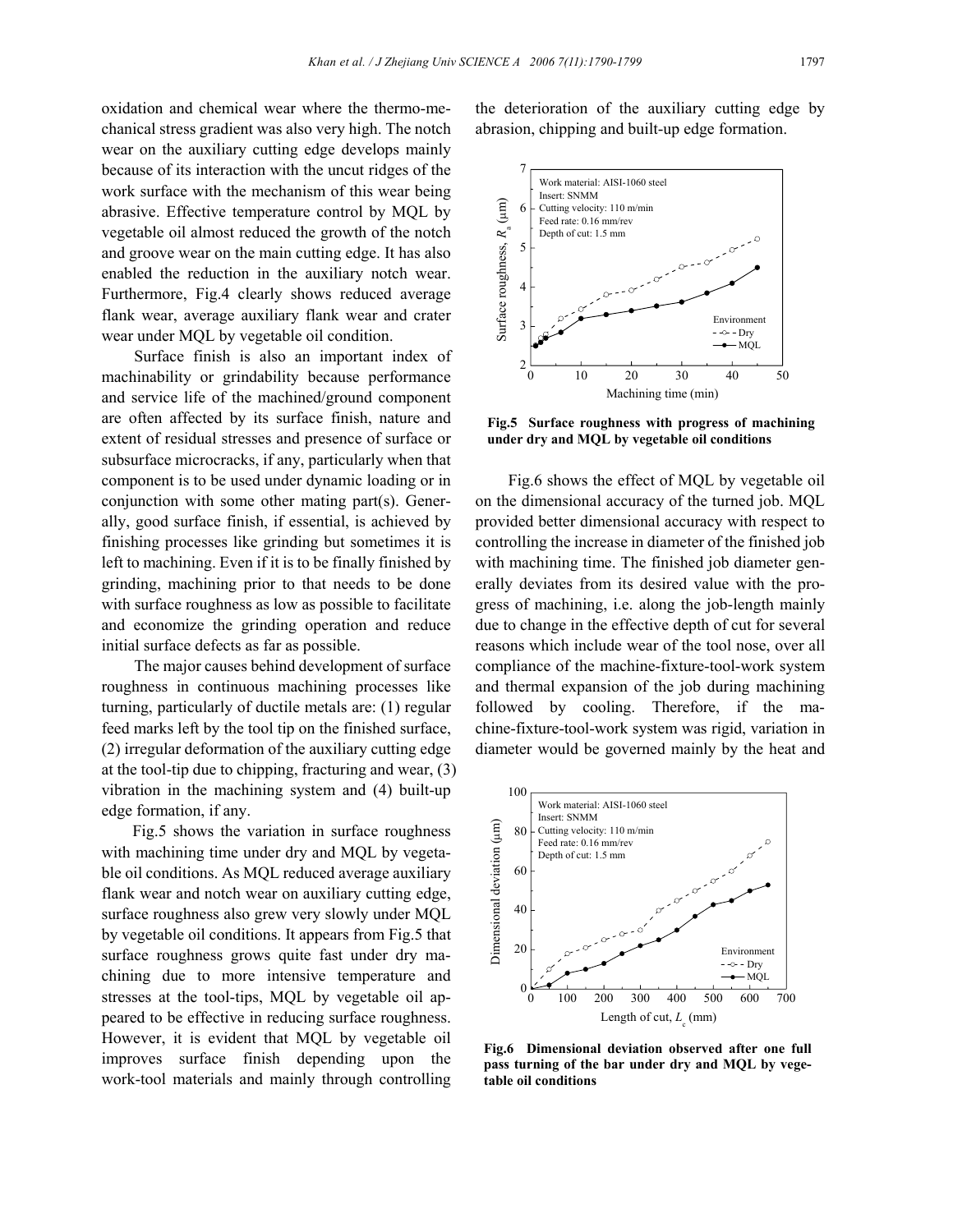cutting temperature. With the increase in temperature the rate of growth of auxiliary flank wear and thermal expansion of the job will increase. MQL takes away the major portion of heat and reduces the temperature resulting from decrease in dimensional deviation.

## **CONCLUSION**

(1) The cutting performance of MQL machining is better than that of dry machining because MQL provides the benefits mainly by reducing the cutting temperature, which improves the chip-tool interaction and maintains sharpness of the cutting edges.

(2) MQL jet provides reduced tool wear, improves tool life and better surface finish as compared to dry machining of steel.

(3) Surface finish and dimensional accuracy improved mainly due to reduction of wear and damage at the tool tip by the application of MQL. Such reduction in tool wear would either enhance tool life or productivity, allowing higher cutting velocity and feed.

(4) MQL by vegetable oil reduced the cutting forces by about 5% to 15%.  $P_x$  decreased more predominantly than *Pz*. Favourable change in the chip-tool interaction and retention of cutting edge sharpness due to reduction of cutting zone temperature seemed to be the main reason behind reduction of cutting forces by MQL.

## ACKNOWLEDGEMENT

The authors are grateful to the Department of Industrial and Production Engineering, BUET for providing the facilities to carry out the experiment.

## **References**

- ACGIH, 2001. Documentation of the Threshold Limit Values and Biological Exposure Indices, 6th Edition. Cincinnati, American Conf. of Governmental Industrial Hygienist.
- Alexander, A., Varadarajan, A.S., Philip, P.K., 1998. Hard Turning with Minimum Cutting Fluid: A Viable Green Alternative on the Shop Floor. Proc. of the 18th AIMTDR, p.152-155.
- Aronson, R.B., 1995. Why dry machining. *Manf. Engineering*, **114**:33-36.
- Byrne, G., Scholta, E., 1993. Environmentally clean machining processes—A strategic approach. *Annals of CIRP*,

**42**(1):471-474.

- Cassin, C., Boothroyed, G., 1965. Lubrication action of cutting fluids. *J. Mech. Eng. Science*, **7**(1):67-81.
- Coelho, R.T., Yamada, S., Aspinwall, D.K., Wise, M.L.H., 1995. The application of polycrystalline diamond (PCD) tool materials when drilling and reaming aluminum based alloys including MMC. *Int. J. Mach. Tools Manuf.*, **35**(5):761-774. [doi:10.1016/0890-6955(95)93044-7]
- Derflinger, V., Brändle, H., Zimmermann, H., 1999. New hard/lubricant coating for dry machining. *Surface and Coating Technology*, **113**(3):286-292. [doi:10.1016/ S0257-8972(99)00004-3]
- Dhar, N.R., Islam, S., 2005. Improvement in Machinability Characteristics and Working Environment by Minimum Quantity Lubrication. CASR Project, BUET.
- Dhar, N.R., Islam, M.W., Islam, S., Mithu, M.A.H., 2006. The influence of minimum quantity of lubrication (MQL) on cutting temperature, chip and dimensional accuracy in turning AISI-1040 steel. *Journal of Materials Processing Technology*, **171**(1):93-99. [doi:10.1016/j.jmatprotec. 2005.06.047]
- Ferraresi, D., 1974. Usinagem dos Metais. ABM, Saõ Paulo, p.85.
- Heisel, U., Lutz, M., Spath, D., Wassmer, R., Walter, U., 1994. Application of minimum quantity cooling lubrication technology in cutting processes. *Prod. Engineering*, **II**(1):49-54.
- Honma, H., Yokogawa, K., Yokogawa, Y., 1996. Study of environment conscious CBN cooling air grinding technology. *J. JSPE*, **62**(11):1638-1642.
- Hörner, D., 1997. Cooling Lubricants for Minimum Quantity Lubrication. VDI Conference, p.203. Http://www.engn. umich.edu/alumni/engineer/03FW/research/holography/ index.html.
- Itoigawa, F., Childs, T.H.C., Nakamuraa, T., Belluco, W., 2005. Effects and mechanisms in minimal quantity lubrication machining of an aluminum alloy. *Wear*, **260**:339-344. [doi:10.1016/j.wear.2005.03.035]
- Klocke, F., Eisenblätter, G., 1997a. Machinability investigation of the drilling process using minimal cooling lubrication techniques. *Annals of CIRP*, **46**(1):19-24.
- Klocke, F., Eisenblätter, G., 1997b. Dry cutting. *Annals of CIRP*, **46**(2):519-525.
- Klocke, F., Eisenblätter, G., 1999. Coated tools for metal cutting-features and applications. *Annals of CIRP*, **48**(2):515-525.
- Krahenbuhl, U., 2005. Vegetable Oil-based Coolants Improve Cutting Performance. Http://www.manufacturingcentre. com/tooling/archives/1202/1202oil.asp.
- Lahres, M., Doerfel, O., Neumüller, R., 1999. Applicability of different hard coatings in dry machining an austenitic steel. *Surface and Coatings Technology*, **120-121**(1): 687-691. [doi:10.1016/S0257-8972(99)00359-X]
- Leskover, P., Grun, J., 1986. The metallurgical aspect of machining. *Annals of CIRP*, **35**(1):537-550.
- Lugscheider, E., Knotek, O., Barimani, C., Leyendecker, T., Lemmer, O., Wenke, R., 1997. Investigations on hard